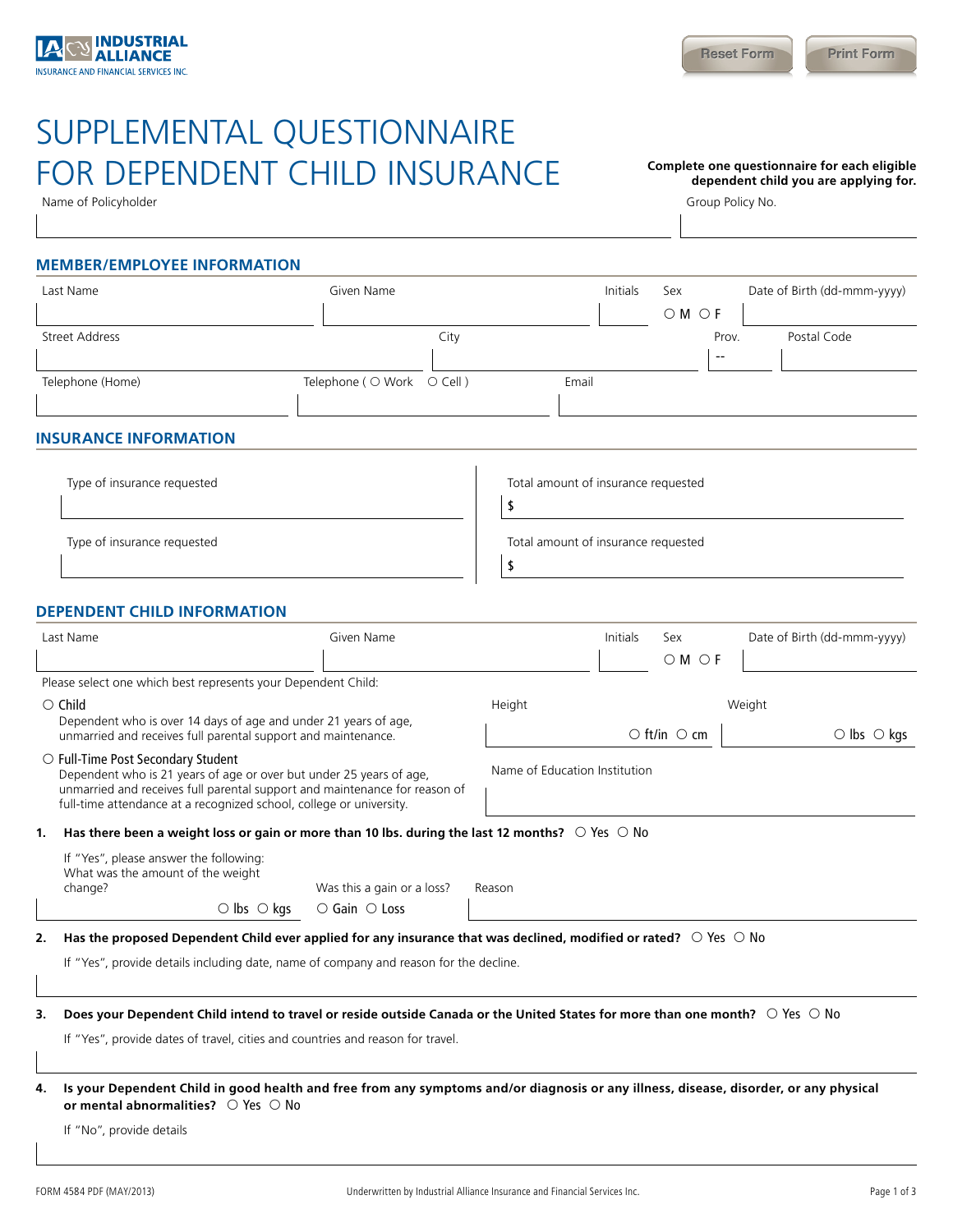

#### **FAMILY HISTORY QUESTION**

**Have any of the Dependent Child's biological parents, grandparents, brothers or sisters ever suffered from any of the following conditions: Heart attack, angina, bypass surgery or any other heart condition, stroke, polycystic kidney disease, diabetes, cancer (if "Yes", specify type), Alzheimer's disease, Parkinson's disease, multiple sclerosis, amyotrophic lateral sclerosis (ALS), Huntington's disease, alcoholism, nervous or mental disorder, or any other hereditary disease?**  $\circ$  Yes  $\circ$  No

If "Yes", please complete the following table. If you require more space, please attach a separate sheet of paper, signed and dated.

|                       | Present Age<br>(If Living) | Condition | Age at Onset/<br>Diagnosis | Age at Death<br>(if applicable) |
|-----------------------|----------------------------|-----------|----------------------------|---------------------------------|
| Father                |                            |           |                            |                                 |
| Mother                |                            |           |                            |                                 |
| <b>Brothers</b>       |                            |           |                            |                                 |
| Sisters               |                            |           |                            |                                 |
| Maternal Grandparents |                            |           |                            |                                 |
| Paternal Grandparents |                            |           |                            |                                 |

## **PERSONAL PHYSICIAN INFORMATION**

#### **Dependent Child's Personal Physician Information**

| Personal Physician's Name                                               |      |  | Telephone |             |  |  |
|-------------------------------------------------------------------------|------|--|-----------|-------------|--|--|
| Street Address                                                          | City |  | Prov.     | Postal Code |  |  |
|                                                                         |      |  | $- -$     |             |  |  |
| Date last consulted ANY Doctor (dd-mmm-yyyy)<br>Reason for consultation |      |  |           |             |  |  |
| Results, diagnosis, treatment or medication prescribed                  |      |  |           |             |  |  |

**AUTHORIZATION** FORM MUST BE SIGNED IN INK

I acknowledge receipt of the Disclosure Notice (attached) describing the operation of the Medical Information Bureau. I authorize:

- a) any health care professional as well as any other public or private health or social service b) establishment, any insurance company, the Medical Information Bureau, any insurance plan sponsor, any agent, broker or market intermediary, any third party administrator, any personal information agents or professional investigation agencies and any government agency, or other organization, institution or person that has any records or knowledge of my dependent child's health, to give to Industrial Alliance Insurance and Financial Services Inc. or its reinsurers any such information for the purpose of the risk assessment, administration or investigation of a subsequent claim.
- b) Industrial Alliance or its reinsurers to release and exchange any personal information obtained to the above persons and organizations for the purposes of assessment of this application, the administration of any certificate issued and the investigation of any claim.
- c) Industrial Alliance to test and evaluate a specimen of my dependent child's blood, urine or saliva for the purpose of assessing my dependent child as an insurance risk. This analysis includes testing for HIV infection.
- d) Industrial Alliance to release any abnormal test results to my dependent child's personal physician.

I acknowledge that all correspondence relating to this application, including the requirement for additional medical information and the communication of any underwriting decision, will be directed to the Member/Employee.

I further acknowledge receipt of the Notice on Privacy and Confidentiality (attached) summarizing certain privacy practices regarding collection, use and disclosure of my and my dependent child's personal information.

I confirm that the foregoing answers, forming part of an application for group insurance to Industrial Alliance Insurance and Financial Services Inc. are true, full, complete and correctly recorded, and together with any other forms signed by me in connection with this application form the basis for any certificate issued hereunder. I understand that any group insurance arising from this application may not be valid if there is any incorrect answer or misrepresentation in this application or if there is any change in my dependent child's insurability between the date of this application and the effective date of coverage. I acknowledge that it is my responsibility to notify Industrial Alliance of any change in my dependent child's health or insurability. I agree that insurance will not take effect until my properly completed application has been approved by Industrial Alliance and the first month's premium has been paid.

A copy of this signed authorization shall be as valid as the original.

 $x \sim x$ 

**Member/Employee Signature** (must always sign)

Date (dd-mmm-yyyy) **Dependent Signature**  (if 18 or older)

Date (dd-mmm-yyyy)